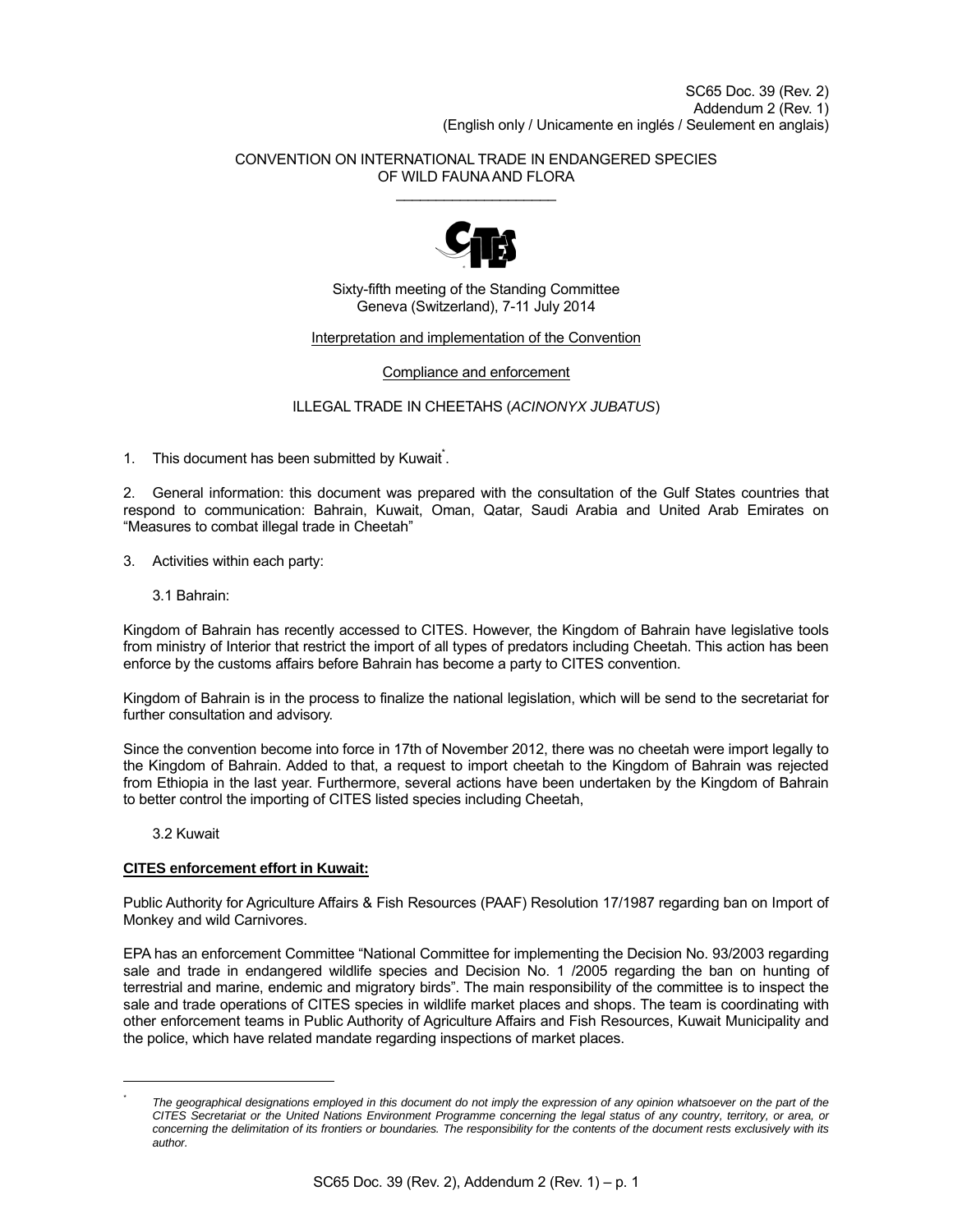"The National Standing Committee for Regulating Trade in Endangered Species "to follow up the implementation of CITES at the national level.

Agencies represented in the National standing Committee for Regulating Trade in Endangered Species:

- Environment Public Authority (EPA) Chairing
- Public Authority of Agriculture Affairs and Fish Resources (PAAF)
- Directorate General of Civil Aviation.
- Ministry of Commerce and Industry
- Kuwait Municipality.
- General Administration of Customs
- Kuwait Airways Corporation.
- Kuwait Institute for scientific researches (KISR).
- **Kuwait University**

Memorandum of Understanding between Environment Public Authority (EPA) and Public Authority for Agriculture Affairs & Fish Resources (PAAF) concerning fulfilling the Obligations of CITES and coordinate efforts between the two organizations that was affective from 1/6/2003

Customs Instructions No. 44/2003 & No. 94/2004 Concerning reinforcing control and inspection procedures with respect to the import of endangered wildlife species in respect with decision No. 93/2003.

Within 3 month, The Environment Public Authority is in process to issue in the official gazette "Kuwait al-Youm" the new Environmental Law which include the modified CITES national legislation for "Resolution No.93/2003 regarding Sale and Trading in Endangered Wild Species", to fulfill the requirement for classification the current legislation to grade I.

In November 2013 Kuwait Organized a national training course on CITES listed species for the Customs and related authorities, with the cooperation of IFAW and CITES Management Authorities of Saudi Arabia and Bahrain, to focus on the different issues related to the illegal trade in the region.

Kuwait organized with the cooperation of CITES Secretariat and UNEP-ROWA Workshop on Strengthening Regional Cooperation to Combat Wildlife Crime in West Asia 29-31 October 2013 Kuwait city. The objective of the workshop is to consult with relevant government law enforcement officers (police, Customs, etc), CITES Management and Enforcements Authorities and relevant experts from the countries in West Asia to consider the feasibility of establishing a regional mechanism for the coordination of enforcement of laws regulating wildlife trade. Participants from CITES Management, Enforcement Authorities and custom officials: Bahrain, Jordan, Kuwait, Lebanon, Oman, Qatar, Saudi Arabia, and United Arab Emirates were attended as well as from the following Governmental organization: United Nations Office on Drugs and Crime, World Custom Organization and RILO, Wildlife Enforcement Network – ASEAN, Wildlife Enforcement Network – Horn of Africa.

## **Combating illegal trade in Cheetah:**

Kuwait communicate with the CITES Management Authority of Saudi Arabia to increase cooperation and efforts concerning combating illegal trade in Cheetah in the region.

High level meeting took place on October 2013 chaired by the director general of the Environment Public Authority and attended by Kuwait Customs, Ministry of interior and Public Authority for Agriculture Affairs & Fish Resources to strengthen efforts for combating illegal trade on CITES listed species.

Customs Instructions No 73/2013 regarding increase of control on the customs at borders in CITES listed species in general and on Cheetah illegal trade.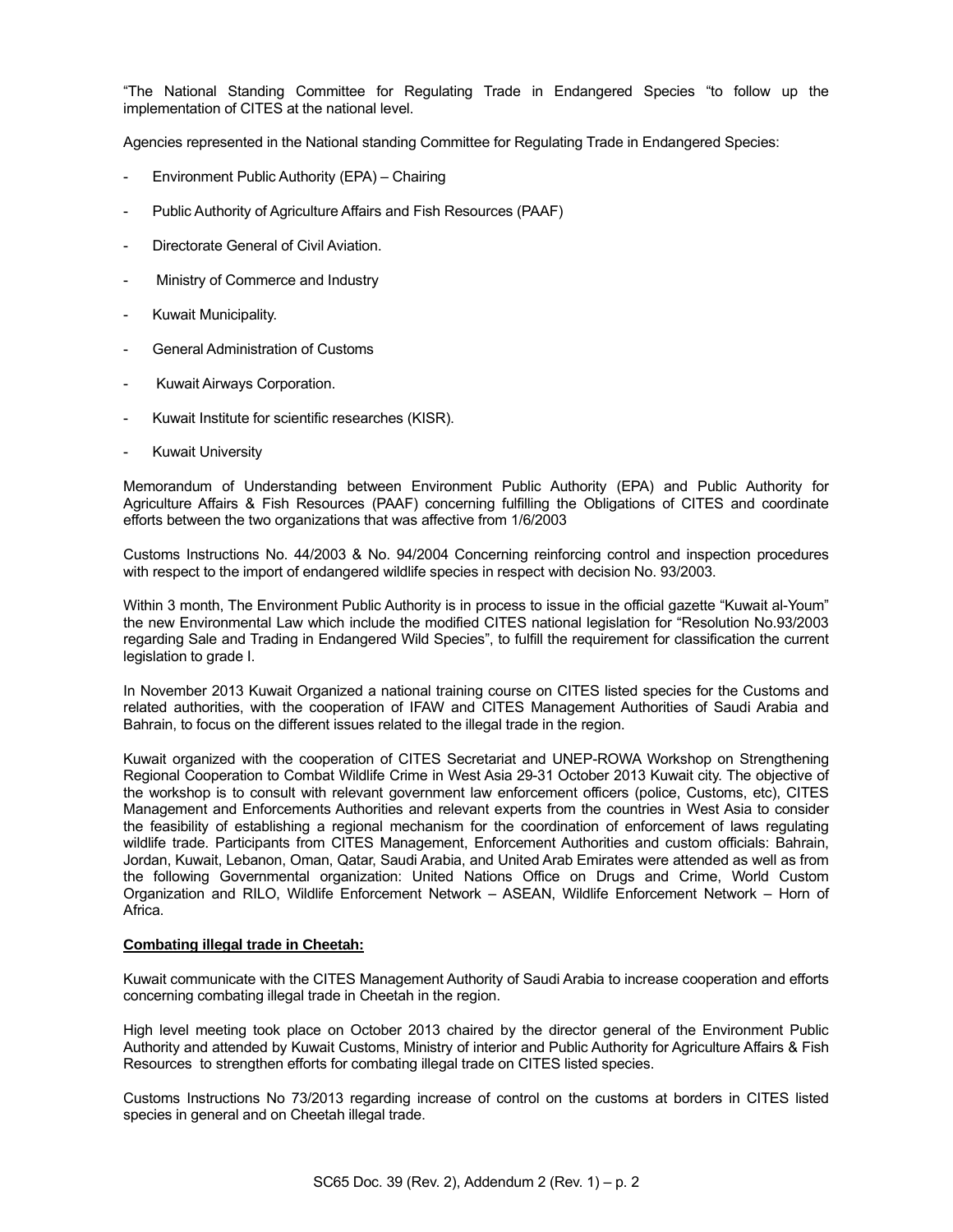The Kuwait CITES Management Authorities with the cooperation of General Administrative of Customs had several cases of Cheetah confiscation, and the legal action were taken.

Kuwait's lead CITES Management Authority the Environment Public Authority work on aim to increase effort and cooperation with the ministry of Interior, to focus on illegal trade of CITES listed species and specifically on Cheetah, also cooperation is taking place with the Electronic Crimes department – General Directorate of Criminal evidence, to combat illegal trade on the social media and Internet.

#### 3.3 Oman

Oman is currently at the final process of announcing the national law for the implementation of the International Trade on Endangered Species of Wild Fauna and Flora "CITES".

The law of Nature Conservation No.6/2003 in Oman is prohibits to have all type of predators animals including cheetah and all Animals and Plants which is classified as endanger at the red list sheet.

#### 3.4 Qatar

The State of Qatar has a law on regulation of trade in specimens of endangered wildlife species, and is seriously, strictly and effectively implementing it. It has established offices for CITES Management Authority, being CITES implementation authority in cooperation with Customs authorities, to control entry and exit of all species of wildlife to and from Qatar. These offices are located in the main passageways of the country, Hamad International Airport. Doha Seaport and Abu Samra Land Exit. With regard to control of illegal trade in Cheetahs, Qatar has imposed total ban on import of Carnivores into the country, including Cheetahs. This action had been taken as more strict measure to discourage trade in such endangered species. And at the level of implementation of the law, CITES Management Authority respond quickly to any information about presence of any Cheetah being displayed anywhere , seize and place it in Doha Animal Zoo , and take legal proceedings against the concerned person.

## 3.5 Saudi Arabia

Saudi procedures to prevent the smuggling cheetah:

Saudi Arabia prohibits the import of all predators, including cheetah to the Kingdom.

Where the Saudi Customs to monitor border crossings with the latest equipment and techniques for the detection of cases of smuggling.

Add to the border guards who watch the land and sea borders to prevent smuggling and adjust hackers in general.

The Saudi wildlife Authority appointed observers in all customs ports air, land and sea, has been tuning different wild animals as a result of these actions.

3.6 United Arab Emirates

## **Introduction:**

The species Acinonyx jubatus (Cheetah) used to be distributed from Africa through Middle East to Asia. In 1900 there were more than 100,000 cheetahs throughout Africa and Asia. Today this number has fallen to less than 12,000. However, in the past 50 years, the species has become extinct from those areas, except for Southern Africa, and smaller number in North and East Africa and Iran (Myers, 1976). The cheetah is not adaptable to human interference. The fact that it is also caught for live trade, hunting game, fur trade and protection of livestock contribute more to its decline. The species is recognized by the IUCN as "vulnerable" and is listed on appendix I of the Convention of International Trade in Endangered Species (CITES).

UAE recognized the importance of protecting wildlife; therefore, it established different programs, such as Breeding Centre for Endangered Arabian Wildlife (BCEAW) in Sharjah. Such institutions are fundamental for the protection of Cheetahs, Falcons and Bustards. In fact, BCEAW is home for more than 30 northeast African cheetah that were confiscated when they were illegally imported into the UAE.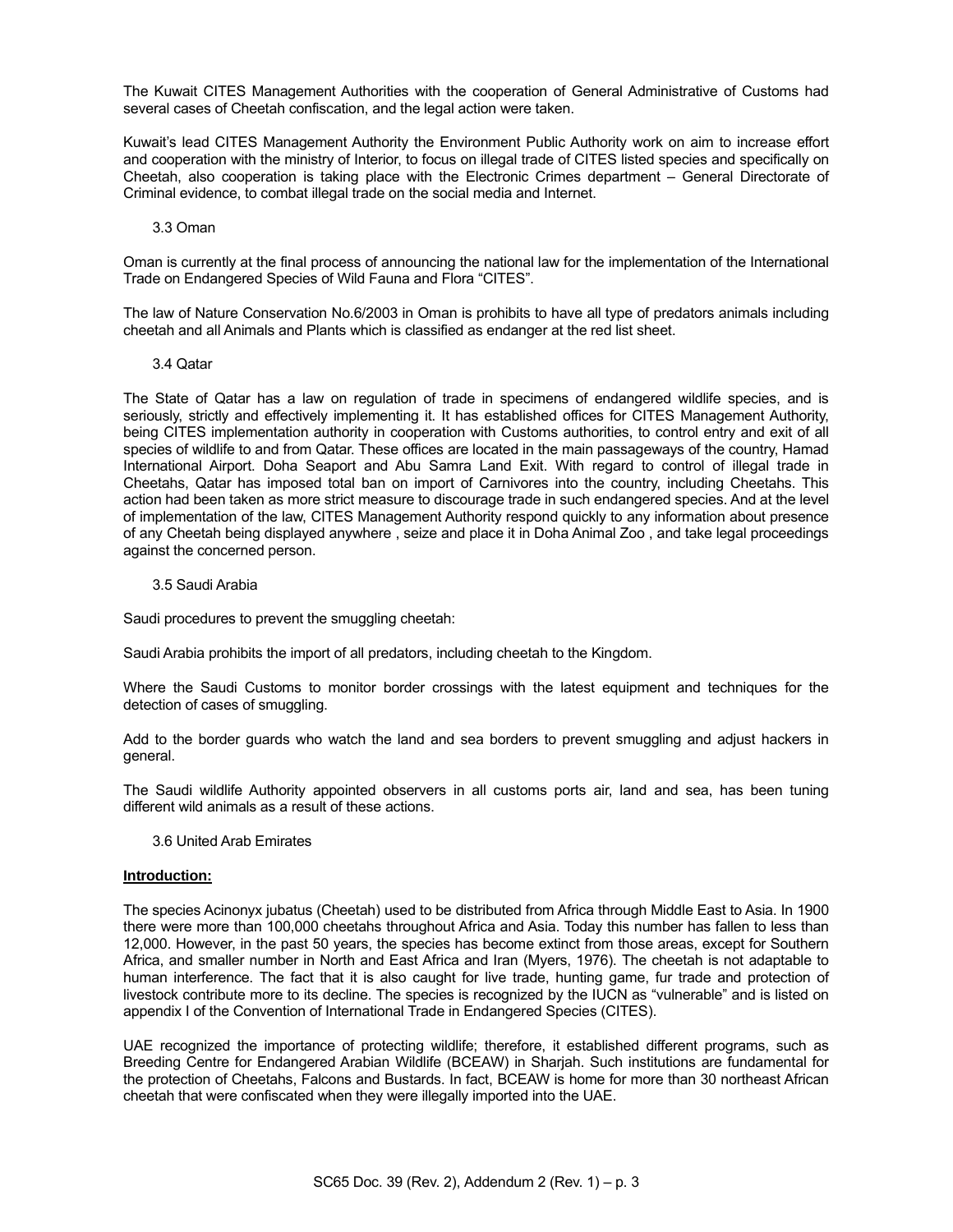UAE, Also, recognized the importance of tackling illegal wildlife trade early on, in line it's keenness on protecting the environment, becoming the first nation in the Middle East to ratify CITES. The UAE regularly assesses the effectiveness of the country's abilities to implement the Convention successfully and has positioned itself as a leading nation within the region for these efforts. The nation's legislation on CITES were issued and became came into force in 2002, entitled Federal Law 11, which later qualified UAE for a category (A) status in the national legislation project. This meant that UAE's legislation pertaining to illegal wildlife trade completely fulfilled all requirements to implement CITES.

## **Legalizations:**

 Due to the geographical and strategic location of UAE as a link between the east and the west regions, it is considered to be a critical area for illegal wildlife trade trafficking. UAE government is aware of such matter, in efforts of controlling this issue; UAE enacted a number of legislations which includes the Federal Law No. (11) for the year 2002 concerning the regulation and control of CITES, and includes 40 articles governing the scope of implementation, the functions of the authorities, administrative and scientific authorities, international trade and documentation, exceptions, identifying the ports of entry, how to deal with non-member states, registration of establishments and companies, transit, cooperation with the concerned authorities, and sanctions. It also includes, penal articles and sanctions for offenders which varies from fines up to 50 thousand dirhams and imprisonment up to six months. The penalties vary depending on the Appendixes to the Convention.

 Furthermore, the Ministry of Environment and Water issued a number of regulations within its administrative capacity. The Ministry issued ministerial decision No. (346) of year 2012 regarding the import of wild animals, which prohibits the importation of wildlife species non-bred in captivity for personal and commercial purposes unless it was for authorized agencies such zoo parks and breeding centers that are included in Appendix (a) of that decision, as well as animals included in the lists of the Federal Law No. (24) for the year 1999 concerning the protection and development of the environment, its amendments, and its regulations . Cheetahs are included in those two ministerial decisions and they are not allowed to be owned by the public except for authorized agencies.

 Local authorities in UAE also issued different legalizations to control illegal trade in wildlife and ownership of such species. An example, Municipality & Planning Department in Ajman issued an administrative decision No. 54 of 2011 on Regulation of Ban breeding wild animal, husbandry and non-domesticated animals and reptiles at the houses. Anyone who violate this decision get a fine of 10 thousand dirhams and the animal get confiscated. Dubai Municipality issued an administrative resolution No. 30 of year 2007 which consider raising animals in homes and housing areas is prohibited and considered as a health risk. Moreover, UAE is working to issue a new federal law about regulating Possession of predators.

Furthermore, CITES authorities in UAE in collaboration with security agencies and NGOs are evaluating the effect of CITES enforcement in UAE and improving the efforts of CITES implementation regularly.

#### **Access point control:**

United Arab Emirates monitor all main border crossing points and equips ports with the latest techniques that would help to control illegal shipments. Customs all across UAE uses the latest advanced cargo container scanning technology. Meanwhile, the government of UAE is tracking the latest technologies used in customs to be applied. Such efforts result in controlling and better monitoring of UAE's access points for goods and passengers, which result in confiscation illegal wildlife items.

The number of confiscated Cheetahs (Acinonyx jubatus) from 2007 to 2013 across different UAE access points is 32 live cheetahs and 4 items of cheetah's skin. The number of confiscated cheetahs dropped drastically in recent years, i.e. 2011- 2013. It dropped from 20 cheetahs in 2010 to 1 cheetah on 2011. However, in 2014, the number of confiscated cheetahs until July was 11 live cheetahs all entered from Ghowaifat borders coming from Saudi Arabia (see Figure 1). These confiscated cheetahs differ in their origin; although most of them are from known origin but there is a number of cheetahs which are from unknown origin (see Figure 2).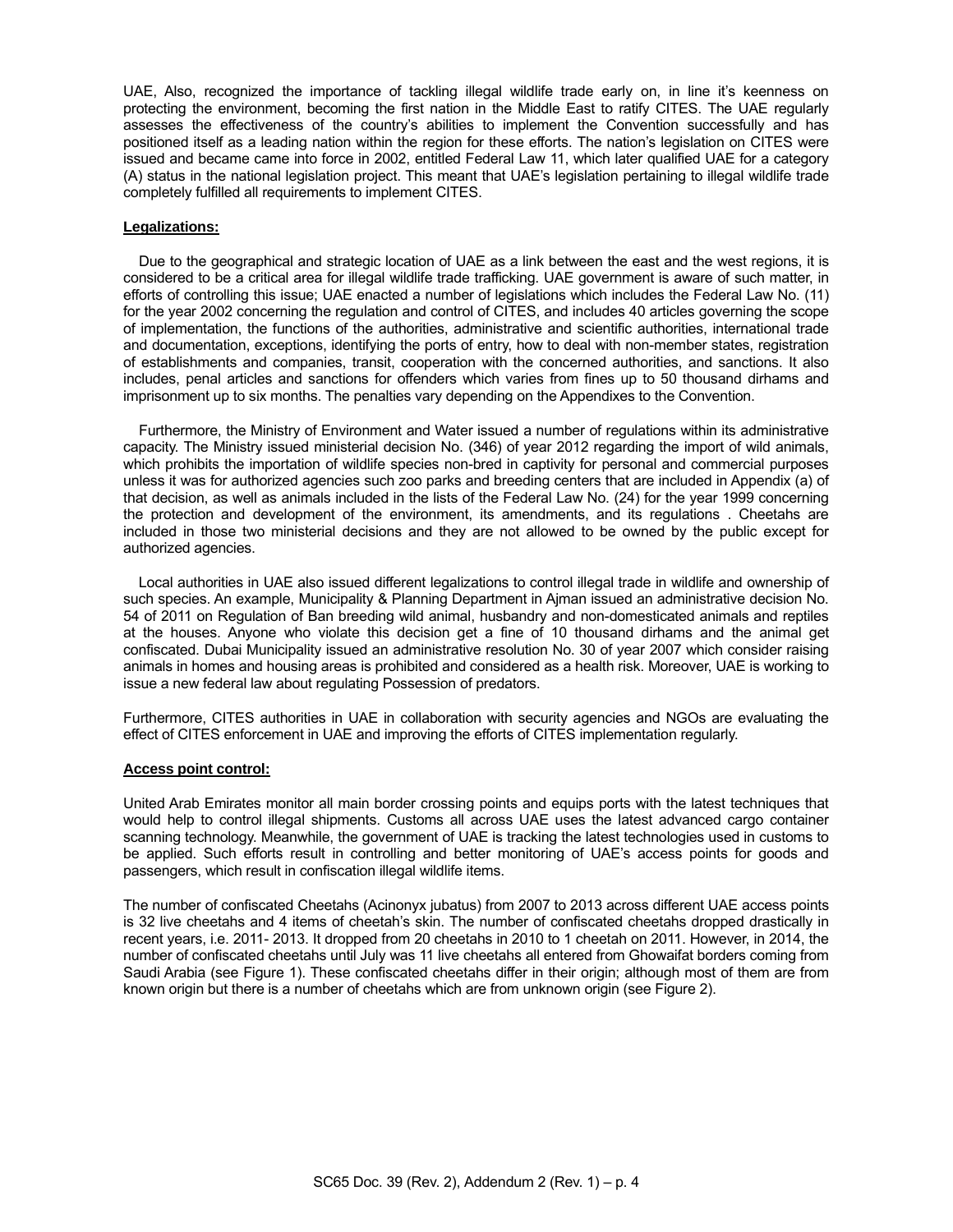



Illegal trade of cheetahs in the Middle East including UAE is more significant than other areas. The young cheetahs may be taken from unknown areas to conservationists, but possibly from known resident populations as well (CITES, 2014).

## **Online control:**

United Arab Emirates also cooperates with international governmental and non-governmental organizations; to take advantage of the expertise and develop them is in line with the UAE strategy. In addition, the Ministry of Environment and Water prevented the electronic illegal trade of endangered animal and plant species listed in the Convention, and in coordination with the authorities responsible for electronic communication sites on the internet, through the follow up on advertisements for the sale of endangered animals, where most of these ads were posted by fake communication channels outside the state, and 60% of such sites were removed, i.e. 800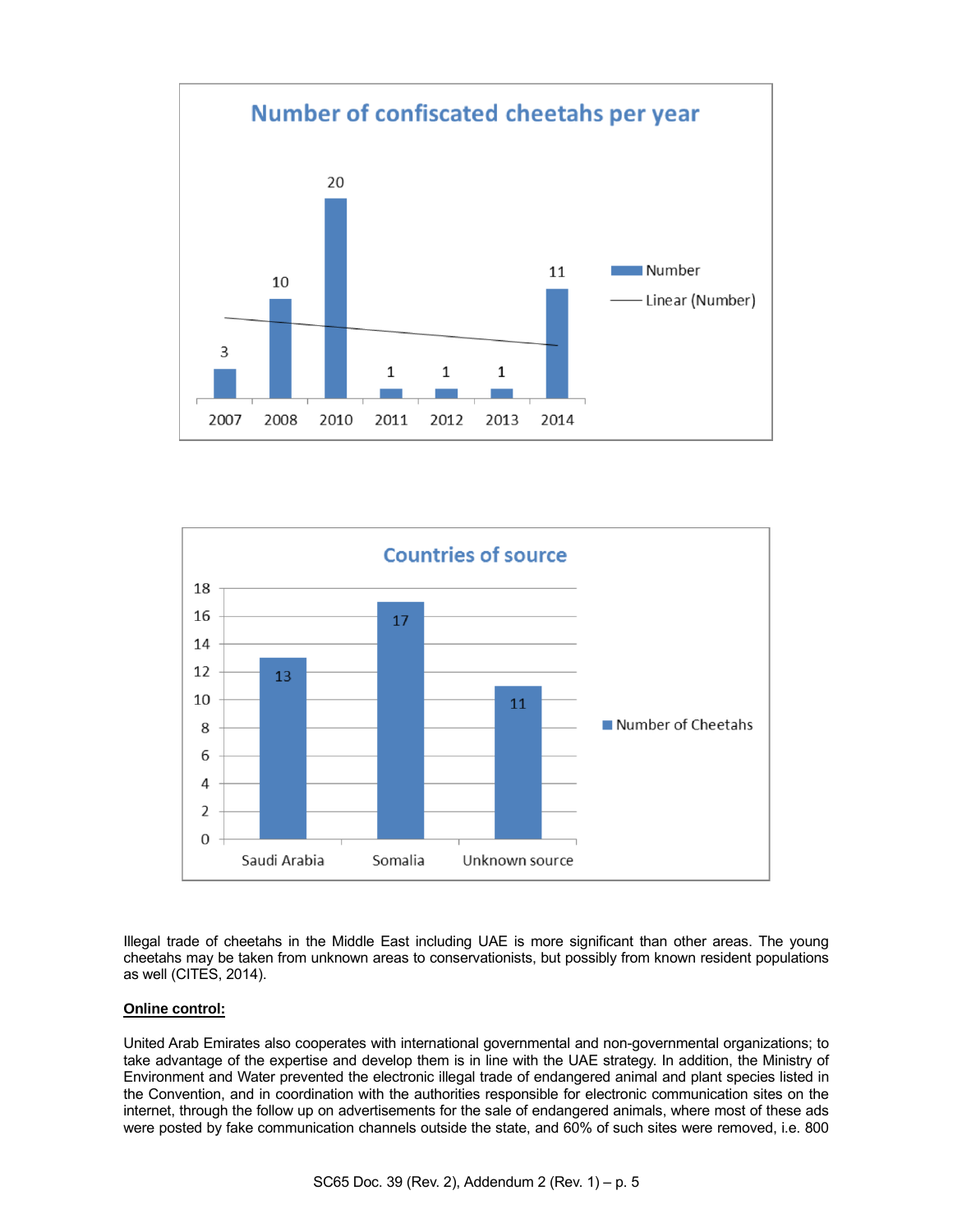sites, since such websites are unreliable sources of information which might carry a lot of exaggerations. The issue of uncontrolled keeping of large cats including Cheetahs is expounded by the advent of social media where large cats are shown in vehicles or as pets being walked around.

The rapid transfer of such images via popular social media platforms such as Facebook, Instagram, WhatsApp, etc. results in pictures being made available to a wide part of the population in a very short time. This can make the problem look acute in this digital age because of the speed at which information can travel between people within and outside countries. There are enough relevant laws to prosecute anyone found in violation of the laws mentioned previously. The External Audit Department in the Ministry in coordination with the local environmental authorities conducts many inspection programs on pet shops and the related businesses, and takes the appropriate action against the violator of CITES legalization. There are many reported cases for confiscation of such species from at the local level in cooperation with the competent authority in each emirate.

## **Awareness**

## **Training courses:**

The Ministry of Environment and Water provides special training courses on a regular basis for veterinarians, agricultural engineers working in Enforcement Authorities such as: Ministry of Environment and Water, Ministry of Internal ,Airports security and Customs, and those who are assigned to implement federal law no. (11) for the year 2002 on the organization and control of international trade on endangered Fauna and flora . There are more than 21 training courses conducted for the different concerned authorities from year 2007 to 2013. Moreover, the International Fund for Animal Welfare (IFAW) office in Dubai is playing an important role in cooperating with the Management CITES Authority in increasing the capacity building and awareness for the inspection officers and the community in general. These training sessions keep such individuals up to date with what is latest updates and to be in line with the best practices worldwide.



## **Public awareness:**

UAE also concerned with increasing public awareness through the distribution of leaflets, posters and guiding brochures regarding CITES and the species listed in the appendixes of the Convention in different places in the UAE such as shopping malls, local markets, airports, schools and universities; to demonstrate the risks and dangers of illegal trafficking of rare and endangered species. The CITES scientific Authority in UAE , Environmental Agency Abu Dhabi, published a handbook titled "UAE CITES Handbook" which include common CITES & Non-CITES species involved in UAE trade. This handbook is distributed to all the people who's interested in wildlife trading such as pet shops, animal markets and the public.

Awareness campaign were carried out in 2009 till now, titled "What You carry May Harm You", which was aimed to spread awareness to travelers through border crossing points. Furthermore, many electronic awareness campaigns are carried through social networking channels such as Twitter, Instagram and Facebook.